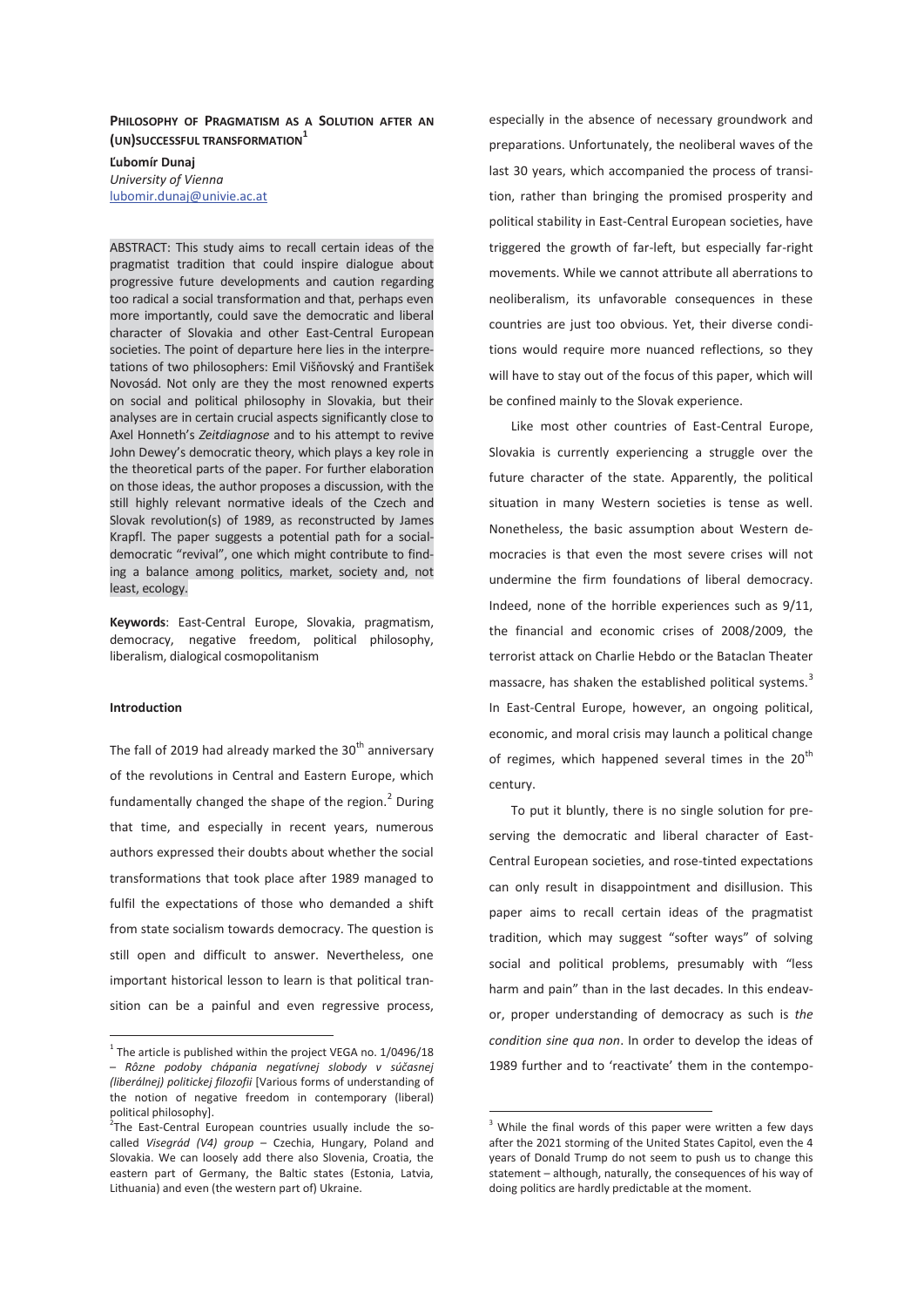rary debate, one should also take account of the idea of *dialogical cosmopolitanism*, indicated in the closing part as a suitable direction of further research.

## **A Slovak Perspective on Transformation: Uncertainty and Ambivalence**

It may no longer be an unknown fact that one of the main characteristic features of the present situation in East-Central European countries is that a large part of the population is unable to identify itself with the existing political system, even though its standards embody many ideals of the Enlightenment and (Western) modernity. A significant part of the public is losing respect for the pluralistic political system and, as a result, cannot positively contribute to democratic processes and institutions. The paradox of this situation is that instead of vehemently demanding the fulfillment of our rights guaranteed by the constitution – civil, political, social, cultural, ecological etc.  $-$  a large part of the population tends to follow authoritarian and populist leaders, or secludes itself in "private spaces", as was the case during the *era of normalization*. 4 Instead of striving for the exercise of these rights in order to lead their lives in a transparent manner, many prefer their own opaque ways, which often results in various forms of corruption to satisfy their real needs and, naturally, also many artificially induced "needs", stimulated by ubiquitous advertising. The situation is not particularly different in Poland, Hungary, Ukraine, Czechia or even Slovenia (although the latter two are economically, politically and culturally the most successful examples of transition). Moreover, the gov-

 $\overline{a}$ 

ernments of countries like Belarus or Russia obviously gave up on building a liberal democracy many years ago.

Emil Višňovský introduced his reflections regarding the pragmatist understanding of sociocultural transformation with the question of "How much transformation can people bear?" Višňovský states that "social transformation is sometimes a rather painful, even destructive process. All social transformations entail certain 'costs and yields', apparently also victims, and it is impossible to count and calculate them all. Too much transformation can harm, if we are not ready for it." (Višňovský 2014, 102)<sup>5</sup> František Novosád summarizes on a similar note: "we should not forget that the processes that sociologists and political scientists denote as 'transition', 'transformation', 'the change of a system', 'the change of structures', result from the action of particular individuals and behind these 'systems' and 'structures' there are always humans with their hopes and frustrations, personal ambitions, gains and losses, joys and pains. With every historical shift some gain, and some lose." (Novosád 2007, 231) $^6$ The question that begs to be answered is, "how can we prepare at all for such revolutionary changes?"

Any endeavor to answer this question should be undertaken with modesty because the nonlinear and chaotic character of historical processes cannot be overlooked. Hence, the problem will be narrowed down to the following one: "How can we realize social improvement, without ending up in unreflective radicalization?" The prime examples of such radicalism are Communism and Neoliberalism. There are numerous analyses dealing with the negative consequences of both – these ideologies are now among the most debated paradigms of social change and social order. However, the debate should not be undertaken unless the notion of democra-

<sup>&</sup>lt;sup>4</sup> In the history of Czechoslovakia, "normalization" is a name commonly given to the policy enforced in 1969–87, which was gradually established after the military intervention of the Warsaw Pact armies in august 1968 and which resulted in general political apathy and opportunism. Regarding the revival of the term 'new normalization' cf. for instance (Krapfl 2013, 222). One typical example of such ignorance and indifference is low voter turnout, especially in regional elections and elections to the European Parliament as a sign of resignation on the hope that one's vote can change something (the participation is often less than 20%). Even during the most important decisionmaking process, elections to the National Council of the Slovak Republic (the Slovak parliament), the voter participation has only once exceeded 60 % since 2006.

<sup>&</sup>lt;sup>5</sup> All Višnovský's and Novosád's quotations in the text were originally written in Slovak – translated by Ľ.D.

<sup>&</sup>lt;sup>6</sup> Yet, Novosád himself optimistically adds that, in the longer term, perhaps everyone gains. This in a way correlates with Axel Honneth's general attitude. Their mutual similarities as well as differences, however, would require a more detailed explanation. Nevertheless, in our personal conversation a few months ago, Novosád was rather pessimistic about the current developments in Slovakia and his earlier optimism now seems to be fading.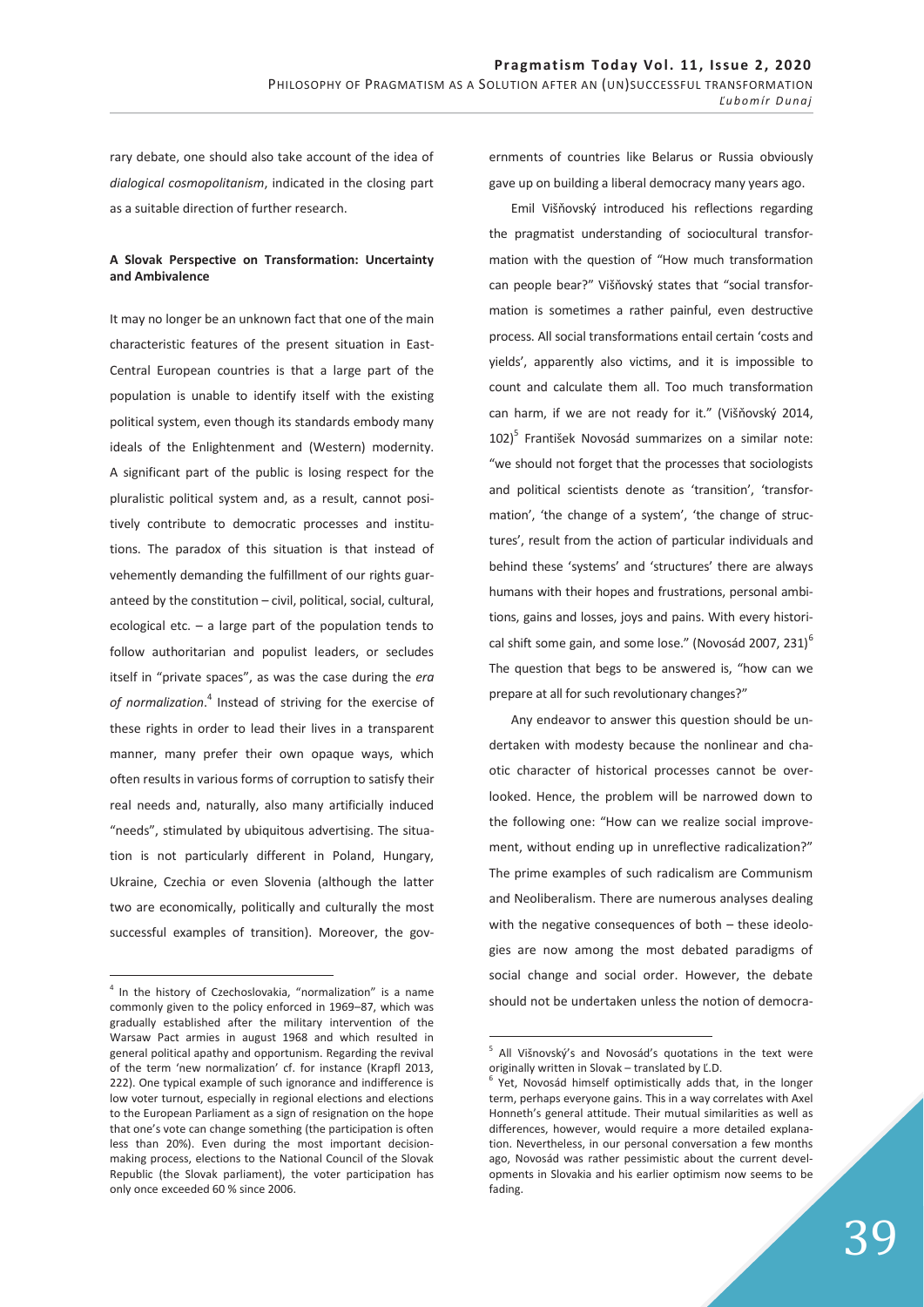cy, whose adequate grasp is indispensable for eliminating the risk of radicalization, has been addressed in the first place. The population of the former socialist countries might have longed for freedom and democracy even before 1989 – both were once promised by Communism and also by Neoliberalism. Yet, it is only with the lapse of time that we can see what was not so clear in 1989, namely, that there are multiple interpretations of freedom and democracy. The main mistake of the post-1989 regime was that population at large had had quite simplistic understanding of the concept, which was implemented in an overly formal fashion – e.g., for many, democracy was only about going to the polls once in four years – with narrow comprehension of freedom as a *negative* liberty, neglecting adequate proactive participation and contribution of citizens.

To point out other negative consequences of the post-1989 transition, let us quote some more of Emil Višnovský on the nature of post-1989 transformation in Slovakia. According to Višnovský,

what is happening in post-Communist countries following the collapse of the totalitarian regime, whose nature was truly anti-transformative, is clearly two things: (1) the disintegration of society and the disintegration of many forms of social life; (2) the application of power in all its forms, including corruption as 'a method' of transformation, combined with strong bureaucracy. Not only is the legacy of the previous regime, as far as political culture is concerned, so powerful that politics is understood largely, if not exclusively, as a struggle for power – miles away from Dewey's understanding of politics as a method of intelligent problem–solving; what is worse, it is combined with capitalism, which was implemented too quickly in these countries. Neither the left nor the right side of the political spectrum can offer an alternative concept of politics as a tool for transformation (Višňovský 2014, 105).

To draw a broader picture, it is relevant to add the very first paragraph from James Krapfl's book *Revolution with a Human Face. Politics, Culture, and Community in Czechoslovakia, 1989*–*1992*, where the Canadian historian refers to a widespread commonplace in contemporary Slovakia regarding the revolution 1989 and the subsequent misdevelopments:

'So, you're going to write about what fools we were?' my friend Ivan asked after I explained to him the nature of the research that had brought me back to Slovakia in 2004. It was a better response than I had expected. Over the years, I had grown accustomed to Czechs and Slovaks responding to my interest in 1989 not with polite curiosity but with awkward discomfiture, hysterical laughter, or angry derision. Evidently it was not a topic one could discuss dispassionately. Ivan's ironic question probably explains why: history has not unfolded the way most citizens of Czechoslovakia expected it would in 1989. Indeed, the contrast between their faith in humanity then and the many deceptions and disappointments that have followed – dare one say as a result? – tends to make 1989 either embarrassing or a cruel reminder of how easily people can be manipulated (Krapfl 2013, xi).

Although Krapfl does not absolutely subscribe to Ivan's ironical comment, he still takes this interpretation seriously. There are indeed many sociological and historical studies that would support the interpretation of Krapfl's friend Ivan.<sup>7</sup> On the other hand, there are also many that would point to the positive aspects of transformation.<sup>8</sup> I am not going to take a side on this matter here, as the length of the paper does not allow for a detailed analysis. What is more important for me is to share the sentiment shared by a huge part of the population: a "lack of freedom."<sup>9</sup> This is indeed a paradoxical phenomenon, since the most important critique of the old regime was this very lack of freedom. $^{10}$ 

Granted, such experience is hard to measure, especially if looked upon as "feelings" or "impressions." What

 $7$  Compare this to the analyses undertaken at the various institutes of the Slovak Academy of Sciences, such as: (Pekník et al 2005, Plichtová 2010, Krivý 2013).

<sup>&</sup>lt;sup>8</sup> For the ambivalence of post-1989 development not only in East-Central Europe, see (Ther 2016).

<sup>9</sup> It is worth noting that the sentiment pertains not only to the issues of political correctness and all displays of private and public "censorship". For most people, the main problem lies in the undemocratic and often even unbearable work conditions, where the owner of a company or the boss has or used to have – there have been certain improvements in recent years – (almost) absolute power over the employees, especially in the poorest regions. Henry Ford's assertion that "**democracy stops** at the **factory gates**" is something which most people are still not able to digest, and the relevant question is, why should they?

<sup>&</sup>lt;sup>10</sup> Both in Slovakia and in Czechia, November 17 is a national holiday, marking the victory in the struggle for freedom and democracy in 1989.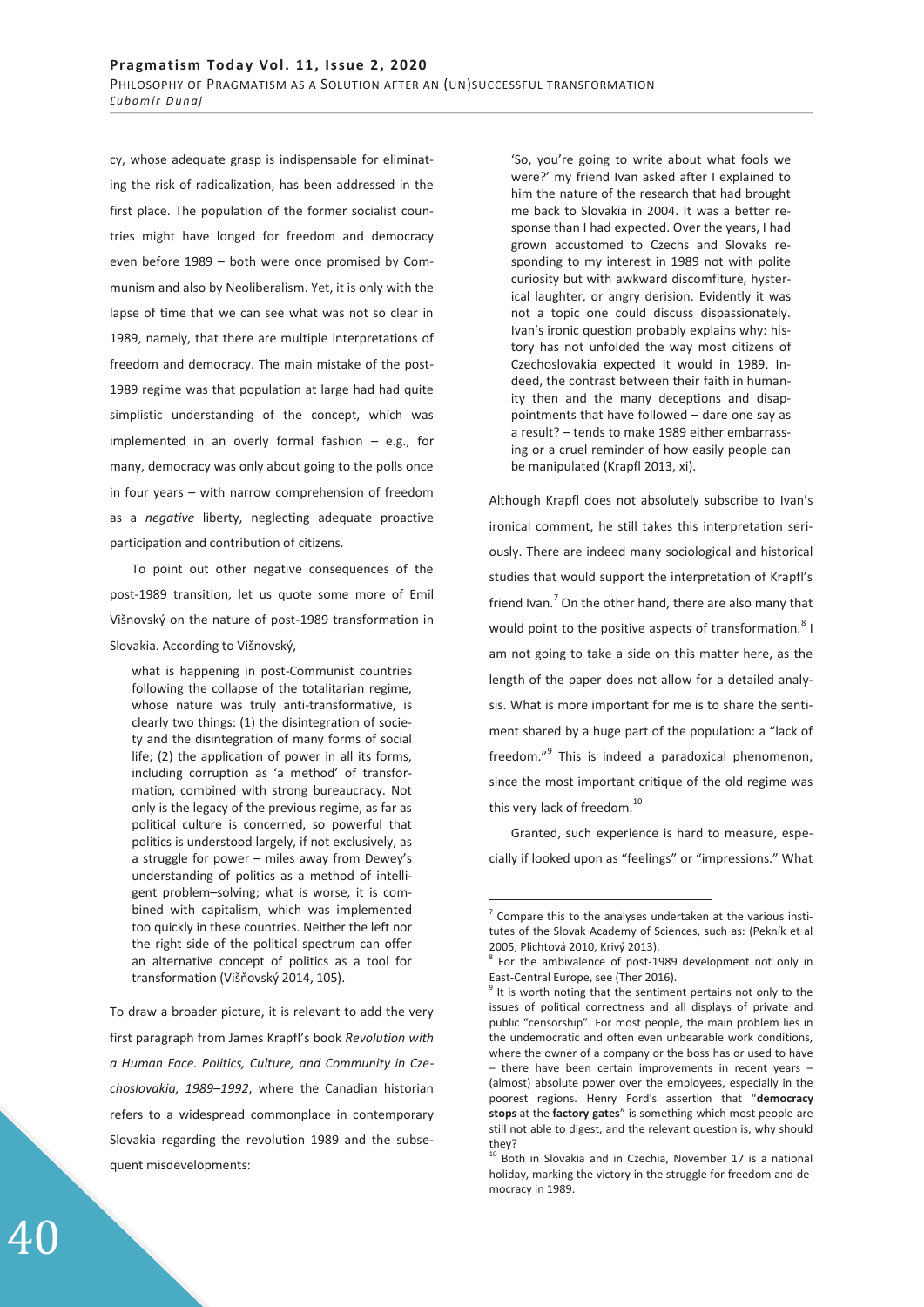often happens though is that when someone speaks favorably of some aspects of the former regime, they are immediately countered by the accusation of "retrooptimism," or Communist nostalgia (in German, the word "Ostalgie" is often used in this context, a portmanteau of the German words *Ost* [east] and *Nostalgie* [nostalgia]). Conversely, however, even such preeminent Slovak philosopher as František Novosád views the post-1989 development in a similar way:

Since 1989, almost everything has changed: institutions have changed, technological conditions of life have changed, and our life strategies have changed. The changes, however, have manifested themselves differently in the lives of the elites and in those of 'ordinary' people. The life of an 'ordinary' man has remained essentially the same, and even has become more difficult, because today, his or her fate hinges on several increasingly vague factors. The social environment, especially the working environment, is less defined, requiring more will to adapt than before. It is ambiguous even when it comes to the liberty to express oneself freely. Formally, there are no obstacles to freedom of speech. However, the line separating the acceptable from the 'indecent', while not publicly drawn, is ruthlessly adhered to. As a result, we are paradoxically almost as careful with words as we used to be. The life of the 'elites' has changed radically. A new world has opened up for them, with new possibilities so many new possibilities that they cannot even absorb them. We can even talk about the increasing cleavage between "the elites" and "the commoners", which is clearly reflected in political behavior patterns and attitudes. The 'elite' bemoans the fact that the 'masses' prefer populists, while 'the commoners' in their turn lament the unwillingness and inability of the elites to understand the elementary concerns of an individual who lives from paycheck to paycheck. The 'elites' respond to the commoners' concerns according to the pattern: 'If they do not have enough money to buy bread, let them eat  $cakes'$ <sup>11</sup> (Novosád 2010, 29).

Of course, majorities can be wrong in their assessment. This has happened many times in history. Yet what is important here is the fact that a few years ago (and often also now), in the liberally dominated public sphere, even to ask a question about – at least certain aspects of – the legitimacy of the former regime, that is, to express

 $\overline{a}$ 

a more balanced view on the state-socialist regime, was something unthinkable, something that could cost, at best, one's good reputation and, at worst – fortunately only in very few specific cases – even one's career.<sup>12</sup> The reason behind such ostracization was that any Leftist alternatives to the dominant neoliberal discourse were brand-marked as 'Communist' and associated with the re-establishment of gulags and other extreme measures. $^{13}$  Nevertheless, mistrust on the part of the Slovak population of the mainstream liberal 'elitist' interpretation of history is widespread – often for relevant reasons (see, for instance, ongoing mass-media manipulation towards neoliberal economic policies). According to F. Novosád, the writings on the present-day situation in Slovakia even among the intellectuals have been dominated by texts that, in fact, are nothing but policy-making tools in disguise.

[T]he intellectual consequences of this situation are devastating to everyone. Above all, the distinction between political, politological and ideological texts has been erased. In fact, erasing these differences meant that all texts began to be understood as political. Politicalness, however, implies bias, which results from partisanship. The value of a political text is not in its intellectual or argumentative strength but in its effectiveness. Yet, in this context, efforts at effectiveness entail the use of psychological suggestion in place of arguments as a persuasion tool, so logical argumentation has been supplanted by a whole array of rhetorical persuasion strategies. Analysis has merely been a blind; in reality, it has been a 'struggle', its point being moral humiliation of the opponents. Thus, the analyses have assumed the status of moral judgment, and the more this virus of 'moralization' spread, the more the political writings depreciated in value. Eventually, however, the bare truth that the political effectiveness of such texts was virtually nil, that it was only 'surplus labor' of the new guardians of the 'only decent and possible views' was bound to show through (Novosád 2007, 227–228).

 $11$  A variation on the most famous quote attributed to Marie-Antoinette, the queen of France during the French Revolution.

<sup>&</sup>lt;sup>12</sup> For more detail on the idiosyncrasies and distortions of the "post-Communist situation" and discourse in Slovakia, cf., for instance, (Larson 2013).

 $13$  And although, for 12 consecutive years (with a short break between 2010 and 2012), Slovakia was practically ruled by a party that named itself "Social-Democratic" (*Smer-SD*), being the leading party in three governments, its overall policy was rather national-conservative with certain social programs than a truly leftist alternative.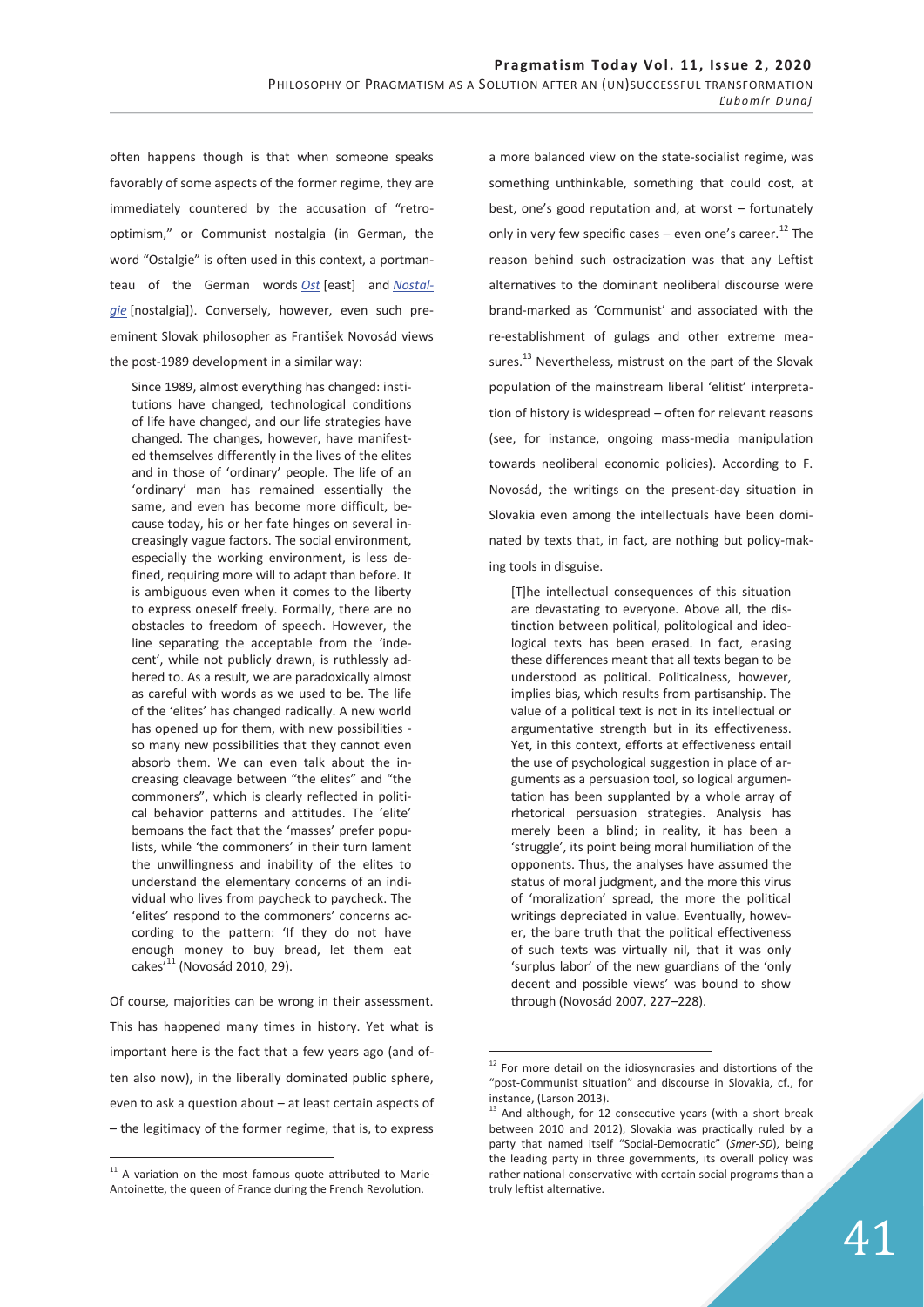Although Novosád wrote his book in 2007, his term "orchestrated, stage-managed mobilization', i.e., permanent playing up of a situation or an issue, as if of something fateful that will, 'here and now', decide the future of Slovakia 'in all its aspects and spheres' for good, seems to have become not only a typical characteristic of the 'transition period', but, unfortunately, an underlying perennial strategy of almost all political actors as well as of most intellectual writings. Even though certain kinds of political activism should generally be considered instrumental in progressive change, too much of ideological and unreflected-upon intellectual involvement after 1989 was, according to Novosád, very destructive. And although we can say that now society seems to be a little more pluralistic, in the times of fake news and alternative mass media it is hard to tell whether we are really confronted with broader acceptance of other opinions and interpretations, or whether this is merely "information entropy" of the new social media, where everyone can express (almost) everything, but has only a handful of followers. Yet this aspect, however intriguing, is outside the scope of the current paper. What is more interesting here is the question of why the philosophy of pragmatism has not gained more attention among philosophers (and public intellectuals) in Slovakia. Meanwhile, the ideas of this philosophical tradition could help reduce the tension among proponents of various ideological positions and thus make the public sphere more functional.

In this sense, one of the possible answers to why the philosophy of pragmatism has, as yet, gained little attention from humanities in Slovakia is that it does not fit into any of the possible compartments<sup>14</sup>, which seems to "terrify" a significant part of Slovak philosophers and intellectuals. For instance, with regard to the relationship of pragmatism to Marxism on the one hand, and liberalism on the other, Emil Višňovský states that

the '*middle ground*' of pragmatism in political theory and praxis means that "pragmatism is in sharp ideological opposition neither to liberalism nor to Marxism. On the contrary, it finds in both a 'rational core' and such aspects that it can side with. Pragmatists are post-liberals and at the same time also post-Marxists, who have learned a lesson not only from the history of classical liberalism but also from Marxism. The philosophical framework and the basis of such ideological integration is pragmatist anti-dualism, transcending traditional oppositions between individual and community, individualism and holism, nature and culture, subjective and objective, facts and values, aims and means, morality and politics, politics and economy, right and left, capitalism and Communism, ideals and reality, motives and deeds, etc., that is, between those that liberalism and Marxism traditionally separate and juxtapose (Višňovský 2014, 119).

It has to be emphasized that such an attempt at locating oneself in-between different positions, or directly in "the middle", does not serve as a camouflage to conceal any kind of conservatism or reactionary stance, nor is it a naïve belief that every problem can be solved by a "centrist" compromise. Rather, it is a genuine dialogical attitude towards social reality.

How can we reconcile diverse and often very rigid positions, and what role can pragmatism play here? Višnovský's interpretation may help once again as a point of departure for further discussion. In his words, pragmatism rejects the existence of eternal, invariable, constant, ideal platonic "forms" or the universal essence of all variable individual things: "Forms are real rather than ideal, for they are inherent in things; they are fluid, they evolve, i.e., they transform themselves, along with things and within their context." (Višňovský 2014, 105) As Višňovský further emphasizes, "we can even say that the entire "spirit" of American philosophy in general, and pragmatism in particular, is transformative, in the sense of a vision, revision and the potential for envisaging and creating a new picture of the world."<sup>15</sup> (Višňovský 2014,

-

<sup>&</sup>lt;sup>14</sup> Like in Western countries, the three major "compartments" are liberalism, socialism and conservatism. In Slovakia, however, throughout history, there have been (too) many adherents of their various extreme versions such as classical *laissez-faire*  capitalism, which dominated in the First Czechoslovak Republic (1918–1938)*,* Clerical Fascism (1939–1945), Stalinism/Marxism-Leninism (after 1948), Neoliberalism (after 1992, in Slovakia, especially after 2002). Today, they all are variously present in the public sphere, struggling for the dominance; their "soft versions", such as left-liberalism, social-democratic reformism or moderate conservativism, are rather scarce.

 $15$  Unfortunately, it is not the philosophy of pragmatism that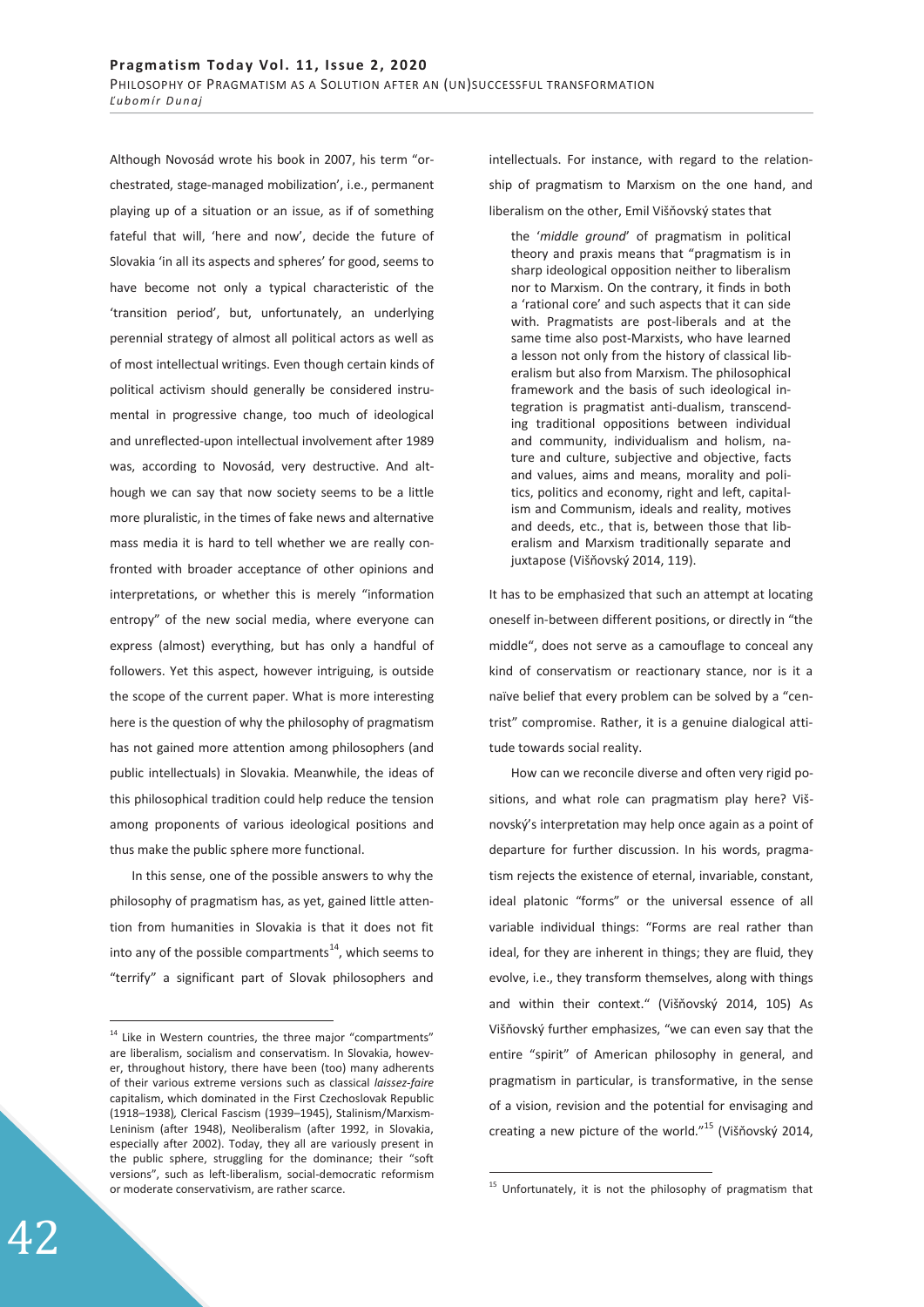107) Višňovský lists a number of other features of pragmatism such as anti-finitism, temporariness, provisionality, ephemerality, fluidity and temporality, dynamism, processuality and anti-absolutism. Ontology prioritizes time and change, potentiality and contingency over immutability and fixedness – nothing is given as fixed or absolute that we could not recreate or transform through our activity. This may lead us to claim that we could as well transform economy and thus evade the Marxist – as well as the current neoliberal – perception of economy and society as "eternal", "unchanging" and "the only possible". In this context, it is important to point out pragmatism's orientation towards praxis and action. "Human activity per se means transformation – through an active contribution and intervention in reality, through experimentation and reconstitution of various situations." (Višňovský 2014, 107) It does not, however, represent "a defense of a blind, anarchist or arbitrary transformation at all costs, but rather a directed, controlled, planned, "humanistic" transformation in the name of common human good." (Višňovský 2014, 108)

For pragmatism, social and cultural critique is an instrument of transformation, thus representing one of the essential characteristics of pragmatist philosophy at large. However, the critique should be constructive rather than "pathological" (such as voices claiming that everything in present Slovakia is downright wrong, as can be heard especially from Marxist-Leninists or Fascists, but also from radically Western oriented "categorical" liberals), and rather gradual than categorical. $16$  It should indeed be moderate and based on dialogue, and able to reveal the underlying reasons why Slovakia (along with other East-Central European countries) has ended up in current morass. In order to find relevant answers, thorough historical research and hermeneutics seem to be necessary.

The previous reflections deserve one more comment. Although the idea of a dialogical way of solving problems

-

has not yet been applicable in all societies for various reasons, most of the EU countries (of which Slovakia is a member, too), possess enough resources for dialogical and pragmatic problem-solving. Thus, for all that has been said, the democratic transitions in Europe have been largely successful and there is enough room for addressing the current problems by other than radical means. To break it down further, "the old" EU members (before the extension in 2004) had either been democratic even before WWII, such as France, the Scandinavian countries or the former EU member Great Britain, or underwent democratic transition after the war, such as Germany or Italy, with Spain, Portugal or Greece joining in later. Ultimately, in the post-1989 period, when Czechoslovakia, and then independent Slovakia (since 1993), jumped on the huge wave of transformation, the liberaldemocratic framework was established across Europe. What is now of utmost importance is to make sure that the existing distortions – such as the neoliberal understanding of the economy – would not destroy the stillfragile (especially in "the new" EU) democratic structures and institutions. Hence, the question that remains to be answered is whether the legal framework alone is sufficient for securing stability, democracy and justice.

## **The Slovak Experience in a Broader Perspective of Neoliberal Europe**

Outside the East-Central European context, the last thirty to forty years have not given any reason for overt optimism, either. $17$  A quick glance at contemporary Western societies makes us realize that the existing situation requires considerable criticism. With regard to the state of societies in highly developed capitalist countries, Axel Honneth, along with many other social scientists, $^{18}$  argues that there is a "trend toward growing impoverishment of large parts of the population; the emergence of a new 'underclass' lacking access to economic as well as sociocultural resources and the steady

dominates at American universities today, especially not Dewey's. This may at least in part account for the global success of neoliberalism.<br><sup>16</sup> Cf. (Honneth 2014, 9)

<sup>&</sup>lt;sup>17</sup> Cf. for instance (Geiselberger 2017).

 $18$  There is a large selection of relevant literature, cf. for instance (Sklair, 2001, Robinson 2004, Piketty 2014, Streeck 2014).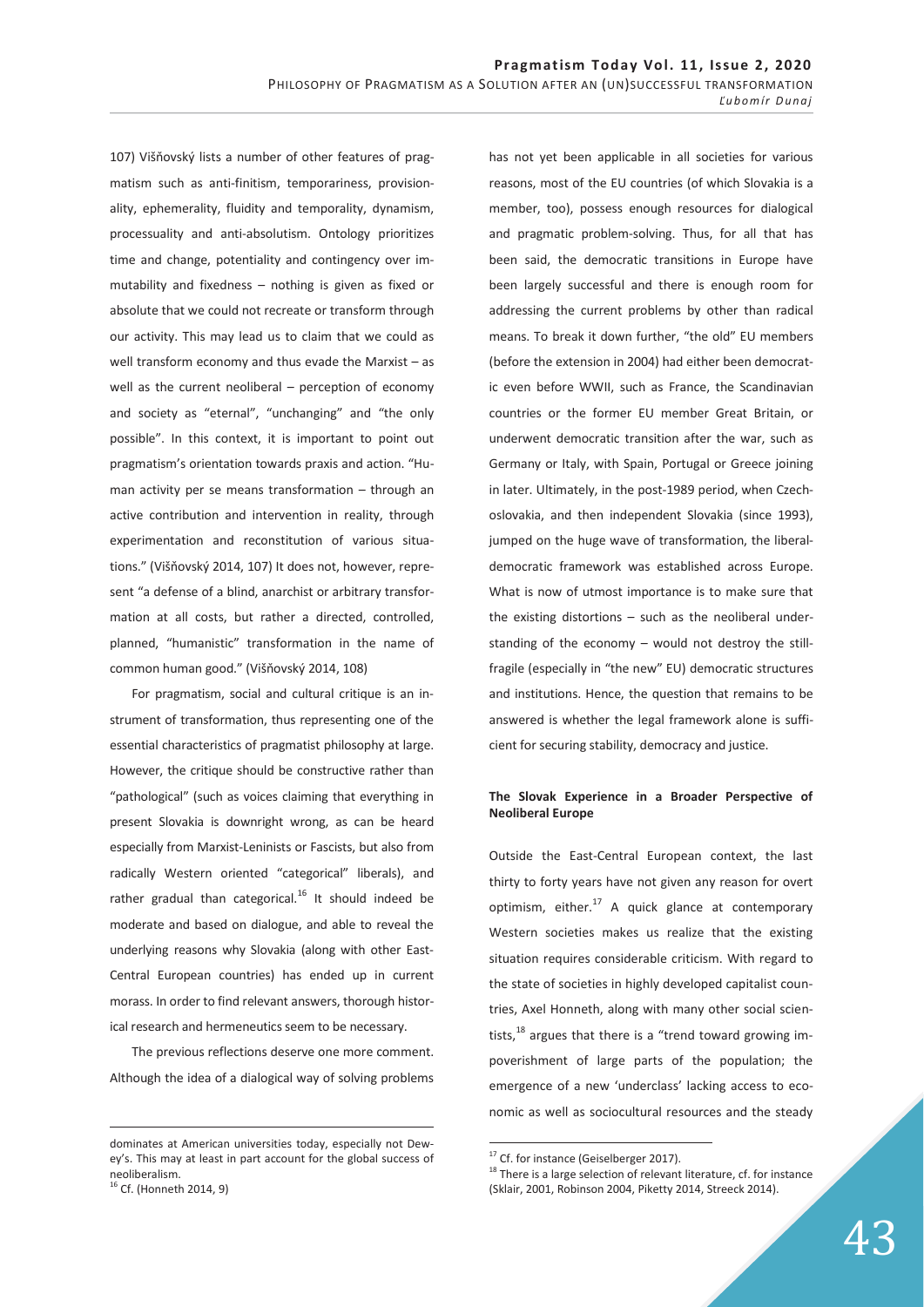increase of the wealth of a small minority" (Honneth 2004a, 112). Already in 2004, Honneth lashed out at the "scandalous manifestations of an almost totally unrestrained capitalism today" (Ibid.) at a time that was the culmination point of neoliberal radicalization in Slovakia, and at a time which was still full of "(neo)liberal triumphalism" across the Western world, with the famous slogan "There is no alternative". Naturally, Honneth was not the only one. Nevertheless, to offer a short explanation of the negative consequences of neoliberalism, I will follow his interpretation further. Honneth points out that what happened during that period was described by economists as the phase of eliminating Fordist production methods, which led to a new method of addressing job candidates not as dependent employees, but rather as "creative businessmen with themselves". Honneth highlights the fact that corporations operating at an international level without any political control constantly seek new ways of signing contracts. This leads to the reoccurrence of the same forms of unprotected contractual work, part-time jobs and work from home, which had existed at the beginning of capitalist industrialization. Due to increasing flexibility of the labor market and adaptation of the whole society to market principles, poorly justified by referring to a new form of individualism, the "social question" is becoming a challenge once again, even though, by the latter half of the  $20<sup>th</sup>$  century, it was regarded as part of the already-vanquished heritage of the  $19^{th}$  century (Honneth 2004b, 473, 475).

It is necessary to emphasize that all the phenomena are much more pronounced in post-socialist countries. In Slovakia, a huge part of the population has been very critical and very confused and disappointed about the post-1989 situation, not least due to high unemployment rates.<sup>19</sup> Other pressing problems are emigration – including the brain drain of young and educated elites, pauperi-

zation of a large part of the population, and the emergence of slums, which exacerbates the marginalization of ethnic minorities, material inequality and further phenomena increasing the social gulf. And there are a number of other problems, like the collapse of industry and agriculture in many regions, the political dominance of oligarchs, and omnipresent corruption. The most painful and, in a way, also the darkest phase of the transformation from a Soviet economic system to market economy was the decade of 1990–2000.<sup>20</sup> And now, following the economic crisis of 2008, the situation in the European periphery is similar to that of post-socialist countries, in some cases even arguably worse – such as in Greece (not to speak of the conditions in many regions in Spain, Portugal or in southern Italy, or even in France and Great Britain). $^{21}$  Nonetheless, as already mentioned, we should not conclude that there are no major differences between the West and the East-Central European societies. Although similar developments may be identified especially in the political area – such as the recent rise of the so called "anti-system or anti-establishment parties" – the system of "checks and balances" and the role of civil society are still stronger in most Western countries than in East-Central Europe. Take, for example, the institutional blockades of willfulness of Donald Trump or Boris Johnson, or the huge civil resistance against certain decisions of Emanuel Macron. At the other extreme, there are Poland and Hungary, and think also of the "berlusconisation"<sup>22</sup> of Slovakia and Czechia.<sup>23</sup>

Yet – and after all these critical remarks this may sound paradoxical – despite all misdevelopments, there

-

 $19$  Fortunately, these figures have been on the decrease over the last few years, but they are still regionally very unbalanced, thus not really helping to solve "anti-systemic" political tendencies. Moreover, we must ask, regarding the structure of Slovak economy, whether the increase in unemployment is only "seasonal" or stable in the long term.

 $20$  Needless to say, in countries like Romania, Bulgaria or Russia, this transition has been experienced even more drastically. And in Ukraine, this process appears to be entering its final phase – with millions fleeing the country. Countries most affected by emigration include Latvia, Lithuania, Romania, the former East Germany and Bulgaria.

 $21$  See (Ther 2016).

 $22$  The term 'berlusconization' should be understood as a situation when a rich person gains major control over politics, economy and mass media. This enables them to create a semblance of democracy, while in fact, people's chances to participate in the democratic procedures are either minimised or manipulated. <sup>23</sup> With the Czech Prime Minister Andrej Babiš, who now controls not only a big portion of Czech economy and mass media, but also politics.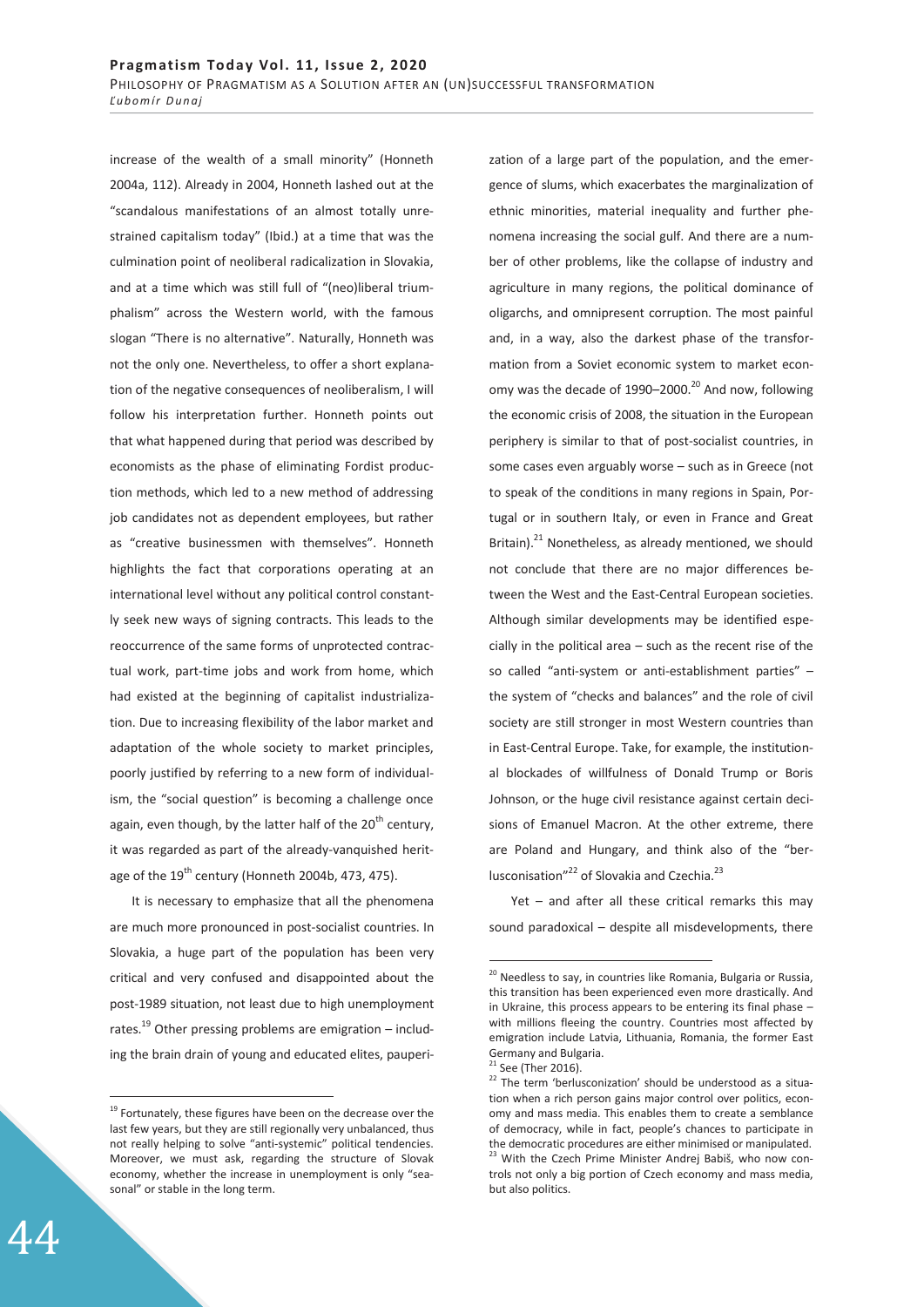are still many reasons to believe that East-Central European countries have sufficient prerequisites – legal, political, cultural, economic or social – for preventing potential collapse of the liberal-democratic regime.<sup>24</sup> Moreover, in the European Union, there is an array of the New Leftist movements (such as Syriza in Greece or Podemos in Spain) or personalities (such as former leader of the Liberal Party Jeremy Corbyn), with their (as yet unfulfilled) ambition to put forward viable alternatives to the flawed versions of capitalism. Hence, the future of many traditional social-democratic parties across Europe is obviously in question, too. Despite occasional victories in some countries, they are losing or have already lost their traditional position. In this sense, it becomes important to re-think economic and political alternatives to the present situation, where an idea of democratic socialism may once again play a cardinal role, and which Axel Honneth attempts to revive (Honneth 2017). His attempt could be brought on the same platform with the discussion in Czechoslovakia in 1989, when an idea of socialism was still one of the political demands of the Velvet/Gentle revolution.<sup>25</sup>

#### **Dewey, Honneth and the Czechoslovak '89**

Although Honneth's analyses of the "scandalous manifestations of capitalism today" were written before the financial and economic crises of 2008, and one, especially with a radical leftist perspective, may expect even a more critical response with regard to the existing problems,<sup>26</sup> there are plausible reasons to claim that the core of Honneth's approach, in a sense rather moderate, is still relevant. This is accompanied by the assumption that despite certain similarities between our present situation and the  $19^{th}$ -century laissez-faire capitalism, there is no way to conceive of a socialist revival in nar-

 $\overline{a}$ 

row Marxist categories related to the  $19<sup>th</sup>$ -century perspectives. Modern human societies are too complex to offer such a simplistic solution. Moreover, to emphasize it again, the degree of moderateness I attempt to develop keeps in mind Višnovký's emphasis on the "middle ground" of pragmatism, which, in my view, is shared by Dewey and Honneth alike.

Hence, before touching on Honneth's interpretation of John Dewey's democratic theory, let us quote Dewey's brief but comprehensive critique of Marxism, from his study entitled "Totalitarian economics and democracy" (Dewey 1988):

The inherent theoretical weakness of Marxism is that it supposed a generalization that was made at a particular date and place (and made even then only by bringing observed facts under a premise drawn from a metaphysical source) can obviate the need for continued resort to observation, and to continual revision of generalizations in their office of working hypotheses. In the name of science, a thoroughly anti-scientific procedure was formulated, in accord with which a generalization is made having the nature of ultimate "truth," and hence holding good at all times and places.

Laissez-faire individualism indulged in the same kind of sweeping generalization but in the opposite direction. Doubtless, in accordance with the law of the union of opposites, this background played its part in creating a cultural atmosphere favourable to Marxism. But two opposite errors do not constitute one truth, especially when both errors have the same root. With some disregard for historic facts, the Marxist doctrine might even be regarded as a generalized version of that aspect of classic economic theory which held that completely free competition in the open market would automatically produce universal harmony of persons and nations, Marx converting competition of individuals into war of classes (Dewey 1988, 125).

As shown, Dewey not only convincingly argues against the tenability of Marxist theory (which will be discussed below in more detail, using A. Honneth's interpretation), but also against the tenability of laissez-faire capitalism. This makes such ideas applicable also to the present situation, especially in East-Central Europe, which seemingly goes from one extreme to the other. For an educated social democrat, such a conclusion as offered by Dewey may sound banal at first. And of course, it is

<sup>&</sup>lt;sup>24</sup> Regarding the Slovak issue, see for instance, (Šimečka 2017). <sup>25</sup> Cf. (Vaněk 1994, 56). The terms "Velvet Revolution" and "Gentle revolution" are used interchangeably, with the former being more frequent in Czechia and internationally, while the latter is more confined to the Slovak setting.

<sup>&</sup>lt;sup>26</sup>See for instance the discussion between Axel Honneth and Jaques Rancière (Honneth – Rancière 2017).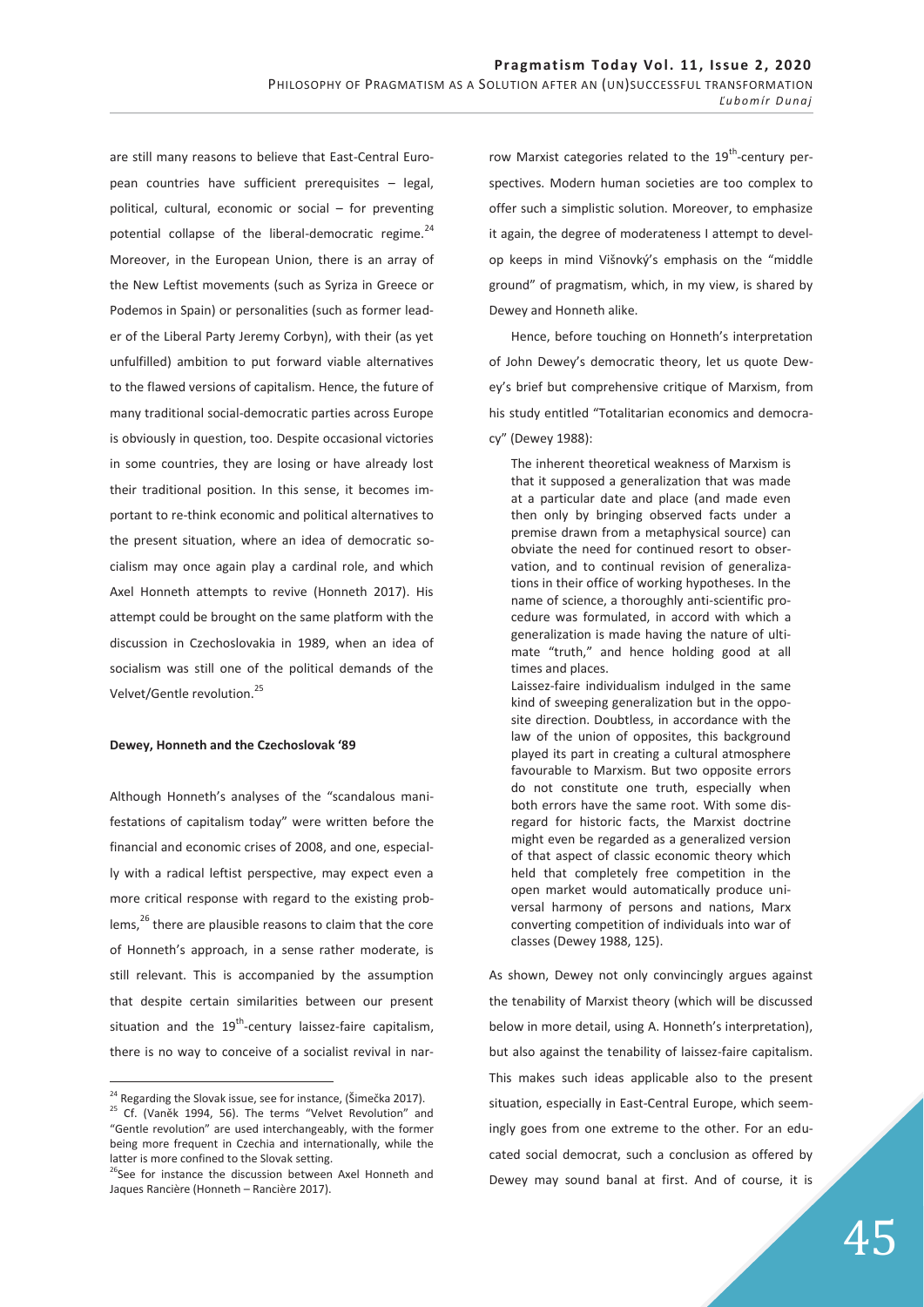banal in a sense. However, if we consider today's intellectual discourse in Slovakia, the difficulty with reaching a consensus or at least a certain balance between the supporters of those two ideological poles becomes blatantly apparent. In a similar vein as Dewey, Honneth looks critically at the flaws of classical Marxism and the  $19<sup>th</sup>$  century socialism, which he interprets as being fixated on the spirit and culture of industrialism, especially emphasizing three critical points.

First, Honneth points up that just like Saint-Simon and his followers, the subsequent generations of socialists were hardly interested in the political function of the newly acquired civil rights, and "the reorganization of society according to the principle of solidarity would have to take place entirely within the economic sphere." (Honneth 2017, 34) Secondly, Honneth sees the problem of their theory (once again mentioning the followers of Saint-Simon but also Robert Owen, Louis Blanc and Pierre-Joseph Proudhon) in the fact "that even before their theory takes effect in practice, the interests and desires they sought to justify and bring to fruition already existed objectively in social reality." (Honneth 2017, 38) From this, Honneth concludes that "socialist theory was in danger of becoming self-referential<sup>27</sup> by projecting onto social reality a collective movement, which was meant to justify its own prognoses, but which had in fact merely been constructed by ascribing certain interests to workers." (Honneth 2017, 39) Concomitantly, socialist theorists relied on a revolutionary proletariat as the internal opponent to the capitalist system. The third flaw of the socialist theory consists in the premise of the historical inevitability of human progress. This precludes opening socialist thinking to the idea of experimentalism, proposed by John Dewey, $^{28}$  and also by above-mentioned Emil Višnovský as the general feature of pragmatism.<sup>29</sup>

Let us turn now, however, to the discussion about the proper understanding of democracy, in which the role of the public sphere – the space for democratic willformation, is necessary for discussing, challenging and overcoming the past and potential future "errors" (i.e. wrong generalizations). According to Honneth, as expressed in his study "Democracy as Reflexive Cooperation: John Dewey and the Theory of Democracy Today" (Honneth 2007), there are two dominant streams in the theory of democracy, which aim at assigning a more central role to democratic will-formation than political liberalism: republicanism and proceduralism. Despite the common ground, i.e., their respective critique of liberalism, there are significant differences:

[w]hereas republicanism takes its orientation from antiquity's ideal of a citizenry for whose members the intersubjective negotiation of common affairs has become an essential part of their lives, proceduralism insists that citizens' virtues are not needed to reactivate the process of democratic will-formation, but simply morally justified procedures. Thus, in the former model, the democratic public sphere is the medium of a selfgoverning political community; in the latter, it is the procedure through which society attempts to solve political problems rationally and legitimately (Honneth 2007, 218).

However, according to Honneth, there are more than merely two radically democratic alternatives to political liberalism, and he suggests John Dewey's theory of democracy as a third path. I argue, in line with Honneth, that such a suggestion may appear surprising, since both normative models of democracy – republicanism and

-

 $27$  This was even more salient in the works of Karl Marx: "In both his early and later writings, Marx assumes that the aims of his own theory are already shared by a collective subject within social reality – a subject that, despite all the differences between the concrete feelings of the individual members possesses a shared interest in revolution. As a consequence of this highly dubious methodological presupposition, socialist theory would henceforth be bound to the virtually transcendent precondition of an already present social movement, even though it was necessarily unclear whether it actually existed in social reality." (Honneth 2017, 40)

<sup>&</sup>lt;sup>28</sup> "By assuming historical inevitability, as John Dewey would later remark matter-of-factly, socialists robbed themselves of the chance to view themselves as a movement whose best way of realizing the idea of social freedom under given historical conditions was to experiment socially. Instead, all representatives of socialism were convinced that they already knew what the new social organization of freedom would look like without ever having to explore the opportunities for change offered by rapidly changing circumstances" (Honneth 2017, 46).

 $29$  It is important to mention that the idea of experimentalism plays a crucial role in Honneth's attempt to renew a certain idea of socialism as well.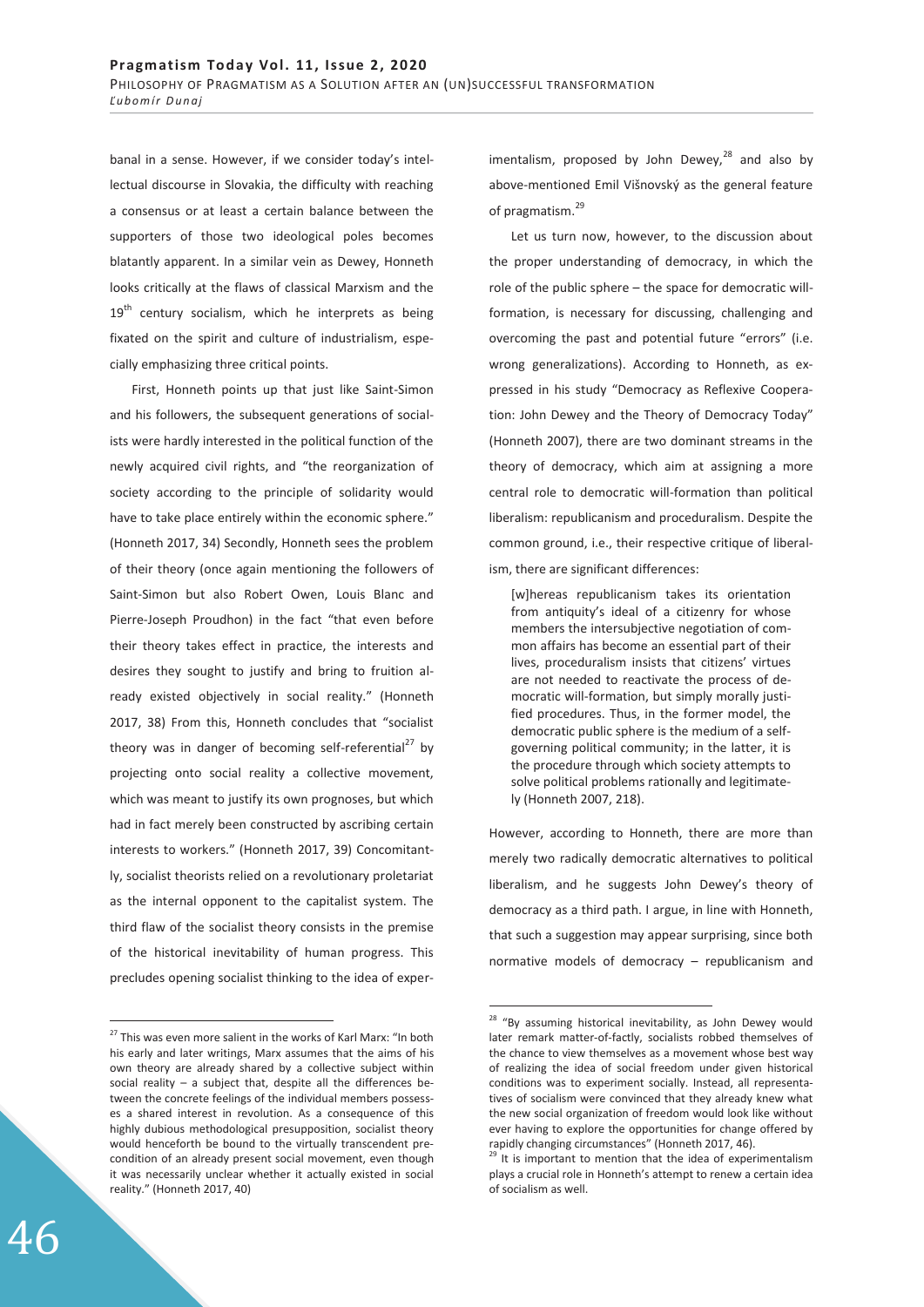proceduralism – claim Dewey as a theoretical predecessor. There is not enough room in this article to comprehensively introduce Dewey's theory, or Honneth's interpretation. Regarding the above-mentioned problem of the post-1989 transformation, I will only introduce a few ideas relevant to developing a more proper understanding of democracy. The thrust of Honneth's interpretation lies in the following two points: (1) the difference between Dewey on the one hand and Arendt and Habermas as the most important proponents of republicanist and proceduralist tradition, respectively, on the other; (2) Dewey's rediscovery of the notion of democracy as an ethical ideal.

 "Although Dewey shares with Arendt and Habermas the intention of criticizing the individualist understanding of freedom," Honneth writes, "he sees the incarnation of all communicative freedom not as intersubjective speech but as the communal (*gemeinschaftlich*) employment of individual forces to cope with given problems" (Honneth 2007, 222). Honneth adds that by proceeding from this idea of voluntary cooperation, Dewey is committed here more to Marx than to Tocqueville, and emphasizes that, from the outset, Dewey appreciates the internal connection between cooperation, freedom and democracy. Equally significant is Dewey's criticism of the quantitative model of democracy. In Dewey's view, democracy may not be understood instrumentally as a numerical principle for the establishment of state order; "for him it is too unrealistic, too much a mere fiction, to believe that social life unfolds without any association between the individuals prior to the formation of a political unit." (Ibid.) So Honneth concludes:

[t]he idea of the democratic public sphere exists on the basis of social presuppositions that can be secured only outside this idea itself; it must expect each citizen to share so much common ground with all others that an interest in involving oneself actively in political affairs can emerge at all. However, this much common ground can evolve only where individuals have already been able to experience communicative relatedness in the pre-political domain; and in [Honneth's] view, this vacant spot in a politically one-sided

theory of democracy is filled by Dewey's idea of social cooperation, i.e., of a division of labor under conditions of justice (Honneth 2007, 235).

As Honneth emphasizes, in Dewey's concept of society (heavily influenced by Hegel – especially in his earlier phase), the idea of a "social organism" plays an important role. $^{30}$  It is necessary to point out, however, that for Dewey, "each individual is entitled not just to a part of the freedom that has been made socially possible, but always also possesses the entire sovereignty through which all individuals, as a people, jointly become the sovereign bearer of power" (Honneth 2007, 223). Honneth then emphasizes that John Dewey broadened the ideas presented by Plato and Aristotle, which dealt with the relation between individual freedom and political community:

Dewey concedes that antiquity's ideal of aristocracy does not essentially differ in substance from the democratic idea. In both ideals, citizens are said to attain freedom through self-realization in conformity with the ethical ends that together constitute the ethical life (*Sittlichkeit*) of the polity. Hence any difference between the two ideals must consist not in the ends, but in the means of the political constitution: whereas the aristocratic ideal believes only a small group of very talented individuals to be capable of ethically appropriate self-realization, such that the majority of the population has to be urged paternalistically to conduct a virtuous life, the democratic ideal is confident that all members of society can perfect themselves of their own free will in the desired direction of the good pursued by the members of society (Honneth 2007).

Honneth concludes that Dewey rediscovered the notion of democracy as an ethical ideal epitomized by the three guiding principles of the French Revolution, liberty, equality, and fraternity: a "democratic constitution presupposes individual freedom in the sense of an unconstrained personality development that, on the condition of institutionalized equality of opportunity, allows all members of society to develop the capabilities and strengths that enable them in association with all other

 $30$  The reason behind emphasizing the idea of "organism" – or better, of an organic approach to democracy  $-$ , is that such an understanding of democracy can be found in James Krapfl's interpretation of the Czech and Slovak revolution(s) of 1989.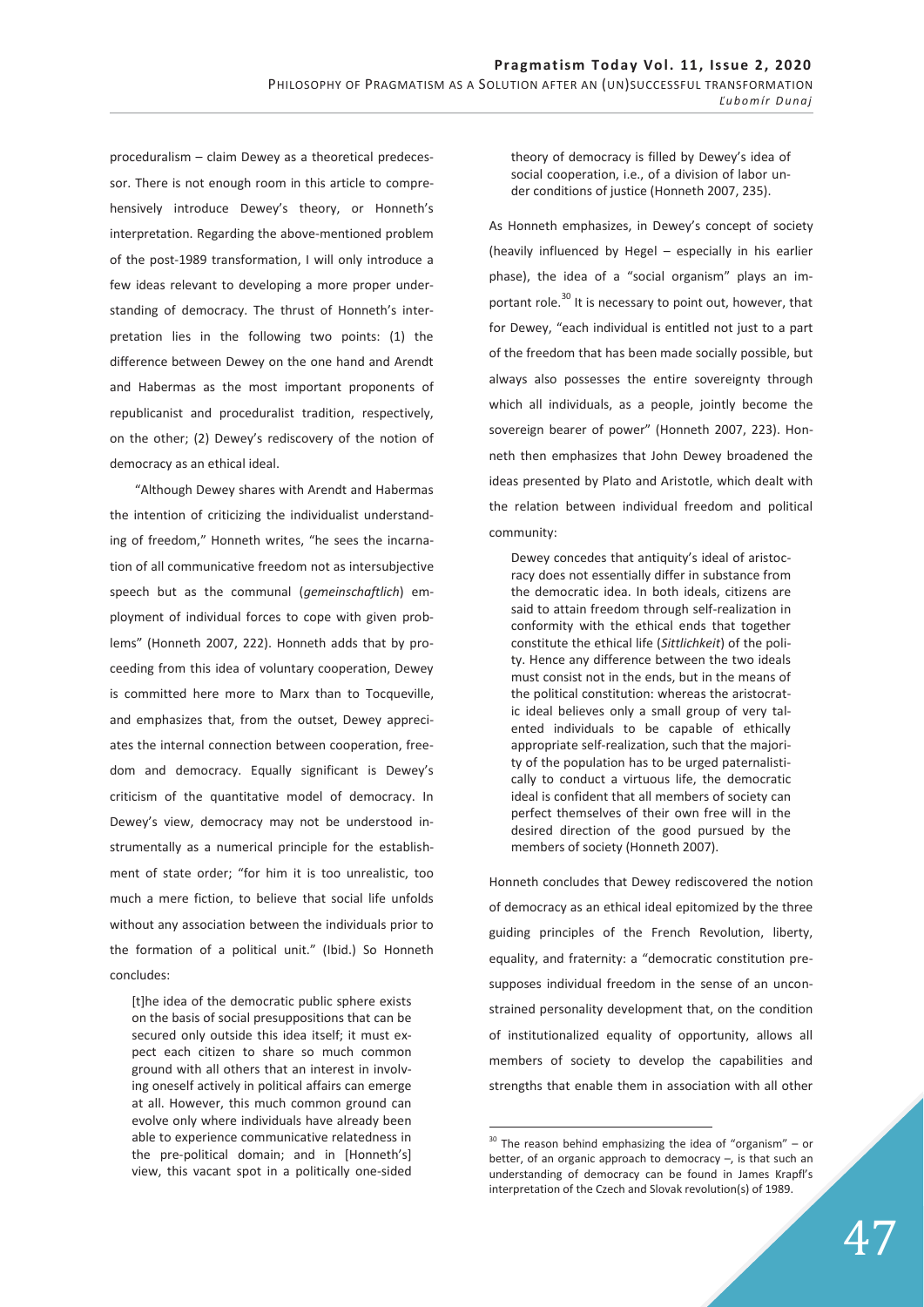to contribute fraternally, or better, solidarily, to the pursuit of jointly shared ends" (Honneth 2007, 225).

As mentioned above, Slovakia is far away from such conditions. Moreover, there is a strong tendency in post-1989 political writings to belittle the role of citizens or to interpret the motivation for a revolution solely by people's desire for more material consumption (which is partly true, but hard to assess), which the former regime was not able to deliver. James Krapfl used an interesting method of interpreting the revolution in Czechoslovakia, which described the expectations of most Czechoslovakian citizens. In his interpretation of the revolution in Czechoslovakia, he did not draw only on the postrevolutionary history books, which mainly focus on the developments in Bratislava and Prague, the Slovak and Czech capitals. Rather, he based his reflections on detailed archive work in which he explored the grassroots revolutionary activity in 1989 through posters, leaflets and reports of public meetings etc. He also took a closer look at the peripheral regions to show that what happened indeed constituted a mass movement, not just a "cabinet revolution" as a deal between old and new rulers. Krapfl lists six key ideals of November 1989 as the main message from the revolution of 1989: nonviolence, self-organization, democracy, fairness, socialism, and humanness (Krapfl 2013, 74-110). Thus, he highlights the strong normative aspects of that revolutionary motivation. According to Krapfl,

the Gentle Revolution articulated new ideas about representation and the culture of democratic politics. Whether or not they had read Arendt, Czechoslovak citizens agreed that 'political freedom… means the right 'to be a participator in government,' or it means nothing.' Whereas American revolutionaries at the end of the eighteenth century had innovated by instituting checks and balances among branches of government, Czechs and Slovaks at the end of the twentieth century innovated by proposing checks and balances between government and people. Collectively, their demands for referenda, the power to recall deputies who had betrayed their trust, and other mechanisms for confronting lawmakers with public opinion amounted to a new model of democracy that was neither "liberal" nor "totalitarian," but sought to combine the virtues of representative and direct democracy while avoiding their defects. With this model, and with their concern for representing modernized social estates, Czechs and Slovaks essentially sought to humanize democratic institutions and make them responsive, to ensure meaningful participation of the people in the government of their affairs. They turned their attention not just to the institutional side of the equation, but to the popular side as well, seeking to nurture a democratic political culture. In this concern, the revolutionaries of 1989 were united with those of 1789, but whereas the French had sought to create a democratic culture through rationalist means, Czechs and Slovaks – characteristically – adopted a more organic approach, emphasizing democratic practice rather than ideology. In this, too, their approach was novel (Krapfl 2013, 109–110).

James Krapfl points out – and this needs to be emphasized – that such great thinkers as Jürgen Habermas or François Furet were not able to see any novelty at all. He claims that "Habermas and Furet proffered these judgments, of course, without actually consulting much evidence" (Krapfl 2013, p. 105). In this sense, there is something significant about the critical social theory today which focuses its interest mostly on analyzing four countries, i.e., Germany, Great Britain, France and the United States. The consequence of such blindness and narrow-mindedness is lingering West-centrism, which can be found also in Honneth's work. Yet, for all that has been said, his social philosophy might still play an important role in attempts to strengthen democracy in Slovakia. However, for this to happen, it is necessary to further discuss, develop and even question Honneth's version of his pragmatic critical theory, especially with regard to 1) the negative impacts of globalization (including the consequences of environmental crises) and 2) cultural and civilizational differences. Point 1) deserves a reservation – despite the aforementioned circumstance, many existing problems are hardly solvable within the borders of one country, let alone a country as small as Slovakia. Surprisingly, however, Honneth does not inquire much into the dynamics of global capitalism or the possibilities of reducing its negative impacts. $31$  Point 2) ad-

<sup>&</sup>lt;sup>31</sup> Christopher Zurn summarizes in his concluding speculation about Honneth's work that "the 'struggles and wishes of our age' are, however, *environmental* and *global* struggles and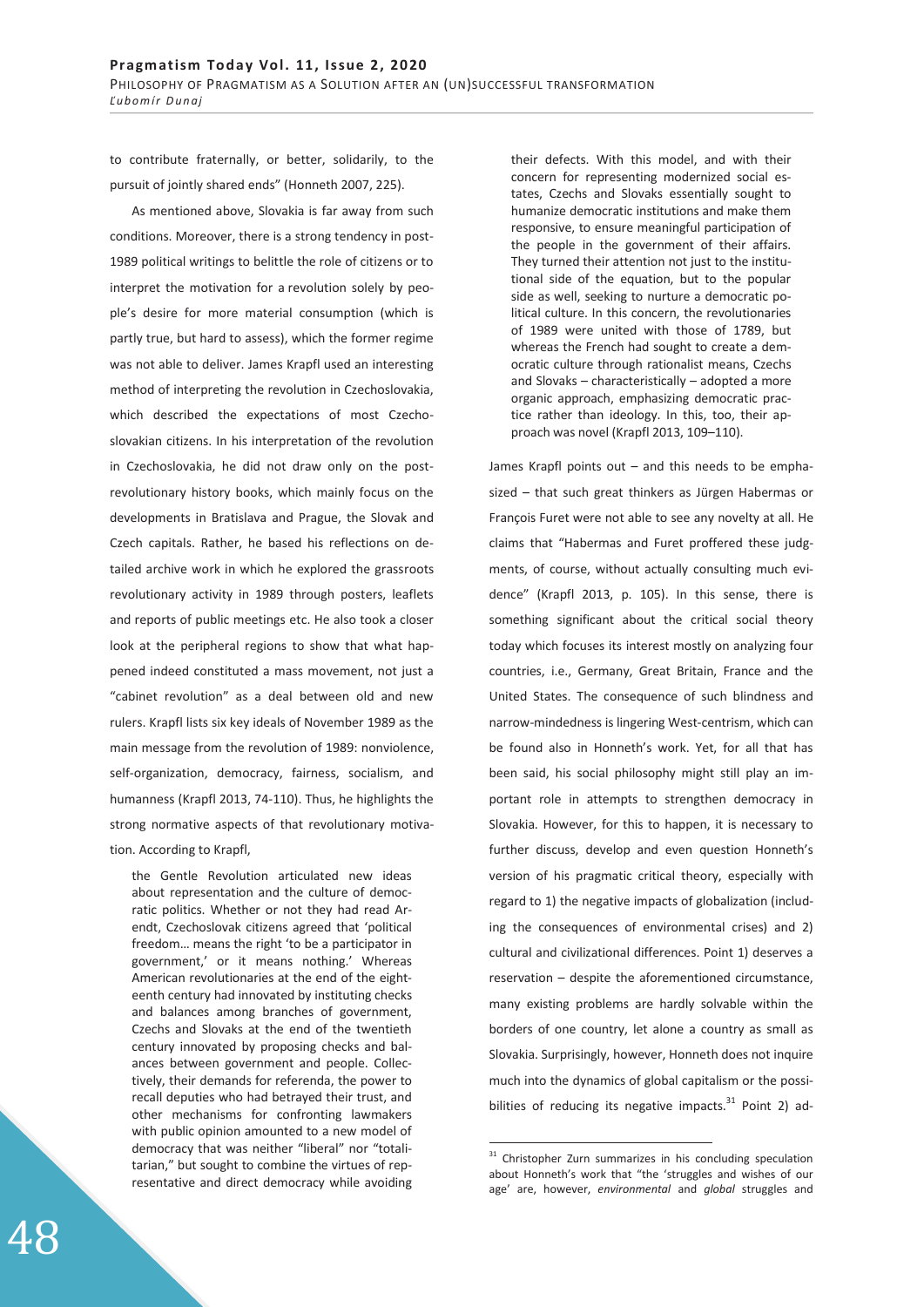dresses the intercultural facet of globalization. Naturally, Honneth himself is well aware of the variety of reactions to the same ideas in different societies during intercultural encounters,<sup>32</sup> but in this respect, like in his approach to global capitalism, he does not offer much in terms of thorough analysis. Indeed, members of such societies from across the world often not only have fundamentally highly diverse 'patterns of recognition', but also different world views, i.e., ontological and cosmological perspectives (S. N. Eisenstadt; J. P. Arnason). If there is to be an emancipatory theory capable of offering the tools for the emancipation of individuals from inappropriate social conditions (i.e., for social progress) under the context of globalization, it must develop (and not merely declare) – specific sensitivity in order to see the 'dialectics' between the "universal" and the "particular" in its interdisciplinary analyses and inquiries.<sup>33</sup>

I would not claim that the Czechoslovak activists' understanding of democracy, so important for Krapfl's analysis, can be directly equated with Dewey's conception. However, there is at least an indirect connection between Dewey and Honneth on the one hand and the popular understanding of democracy by the majority of Czechoslovak citizens on the other through the ideas and works by the first Czechoslovak president and philosopher Tomáš Garrigue Masaryk. In general, there is a certain continuity between Masaryk's thought and the philosophy of pragmatism, and his ideas already played a certain role during the Prague Spring of 1968, which can, in many respects, be regarded as the forerunner of 1989. In order to comprehend what went wrong over the past thirty years and which normative direction can be taken, the affinity between their ideas and ideals promises a successful (and creative) adaptation of Dewey's and

-

Honneth's thoughts in Slovakia today. In fact, both for Dewey and for Masaryk, democracy was a way of life, an ethical ideal – and not merely a political regime with specific kinds of procedures. According to Krapfl, "Czechs and Slovaks in 1989 elevated humanness and human dignity above ideology; they insisted on never losing sight of human reality whatever rules, bureaucratic procedures, and other man-made systems might decree; they recognized that these systems can never fully encompass every human situation" (Krapfl 2003, 107–108). However, this did not mean that the activists of 1989 found procedures irrelevant; rather, they did not find them sufficient. Many of them would definitely appreciate Dewey's rediscovery of the notion of democracy as an ethical ideal. Hence, in the end, let us mention another very important theme, which should be part of our ethical framework today.

## **Instead of a Conclusion: Towards Dialogical Cosmopolitanism**

Although their various and specific roots are difficult to trace, we can identify many *identity movements* across the globe in the past, but especially today. The same is happening in Slovakia. The growing interest in the "revival" of certain aspects of traditional Slovak culture, especially of Slovak folklore, is omnipresent. From new fashion collections with folk ornaments, through popular singers and music bands singing traditional songs and playing folk music, to the renaissance of various traditions of Christmas, Easter, and many others.<sup>34</sup> This indisputably has many favorable consequences that are praiseworthy such as interest in interpersonal relations, family, local communities, neighborhoods, etc., most of them pointing in a direction that Višňovský, Dewey and Honneth would be sympathetic towards. Nevertheless, there is still a great danger that those positive feelings and passions may escalate into unbalanced ethnocentric glory of one's own culture and nation and dismissal of all nondomestic elements. What we currently experience

wishes. Capturing them in thought – specifically in an interdisciplinary social theory with emancipatory intent – will, I believe, require expanding Honneth's critical social theory through new categories and modes of analysis adequate to new perils and promises" (Zurn 2015, 212).

 $32$  See, for instance, his brief comment regarding gay marriages in his book about socialism (Honneth 2017, 100).

<sup>&</sup>lt;sup>33</sup> Cf. my attempts to open such a discussion (Dunaj 2017, Kögler – Dunaj 2018).

<sup>&</sup>lt;sup>34</sup> Cf. for instance (Feinberg 2018).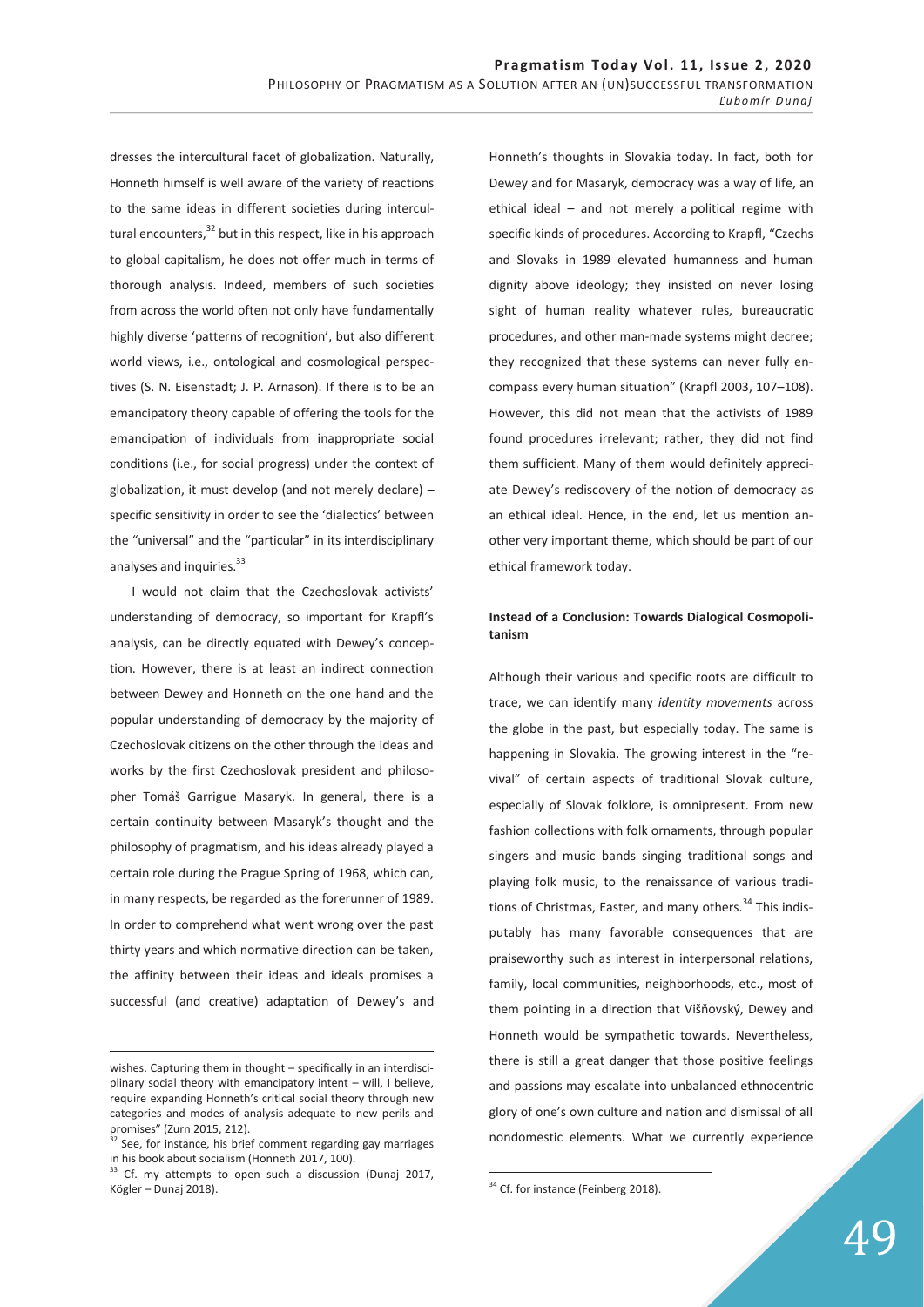(and not only in East-Central European countries), is an increasing number of nationalist ressentiments against threats from abroad. This fear has an explainable core. Indeed, many recent deviations in society have been connected with the negative impacts of global capitalism and geopolitical games of superpowers and must be somehow stopped. However, the "closing door" solution and the comeback to our "traditional values" is not only problematic (nobody really knows what those values exactly are), but very dangerous as well. Just remember how badly Slovaks treated the Slovak Jews during WWII and how aggressively a huge part of the population treats the Slovak Roma people today.<sup>35</sup>

In this sense, I would like to conclude that the big task mainly before philosophers and intellectuals in the East-Central European region is to once again open the debate over cosmopolitanism, and this idea should be of key importance in democratic self-understanding. It is indeed relevant to consider Honneth's reservations about one of the most famous versions of cosmopolitanism – namely, that of Ulrich Beck, which can be found in Honneth's comments on the future cosmopolitan or non-cosmopolitan character of socialism (Honneth 2017, 100).<sup>36</sup> However, we should not throw the baby out with the bathwater, as do many critics of cosmopolitanism (Honneth does not do it, he just opens the problem), for there are other versions of cosmopolitanism, which chiefly prioritize the dialogical nature of such an endeavor. As Maria Rovisco and Magdalena Nowicka state in their introduction to the *Ashgate Research Companion to Cosmopolitanism*, there is a new research direction, represented by authors like Fuzuki Kurasawa, Hans-Herbert Kögler and Pheng Cheah, but also Nick Stevenson, Anthony Cooper, Chris Rumford and others, which

brings forth a more robust theorization of critical cosmopolitanism as reconstructive critique of alternative perspectives and concrete practices 'from below' that are underpinned by cosmopolitan principles. In this new understanding, cosmopolitanism is not necessarily seen as a project of global governance that exists beyond the state form. In fact, the citizenship and the territoriality of the state are now seen as capable of renewal not only by optimizing the conditions that enable meaningful cosmopolitan experiences, but also by facilitating adherence to cosmopolitan principles by a range of state and non-state actors. This is visible, for example, in the possibility of modes of action in negotiations between states and the contribution of bottom-up resistance and legal innovation taking place around the world to the resilience of domination within and across state borders (Rovisco – Nowicka 2018, 3).

The general openness and non-dogmatic mode of the pragmatist philosophical tradition is a very promising point of departure for adopting the idea of dialogical cosmopolitanism, as proposed by Hans-Herbert Kögler. According to him, the capabilities required for a fruitful and adequate participation in global discourse are acquired in particular social and cultural (even familial) settings. As such, they always remain bound with specific meanings and value orientations of one's home culture and context. But then, they also allow for a dialogical expansion into other contexts and reflexive distancing from one's own, thereby avoiding ethnocentric overgeneralization (Kögler 2018). Works by authors such as John Dewey, George Herbert Mead, Richard Rorty (despite various differences among them, also regarding Kögler's conception) and others reveal a sharp eye for the "local-global" dynamics and, as such, may be very useful in overcoming the growing conservative and nationalist tendencies (not only) in Slovakia. And even if a significant part of the Slovak Left dreams of the return to the pre-1989 state of affairs, we cannot but agree with Emil Višňovský's analysis again. He emphasizes that one thing is certain about the discussions of a meaningful future political program – there is no going back to the situation before 1989 (Višnovský 2014, 104). The slogan "The way back is impossible, you must go for-

<sup>&</sup>lt;sup>35</sup> Not to mention increasing islamophobia (even though there are almost no Muslims in Slovakia), the EU hate (despite Slovakia's slim chances to compete against global players), homophobia, etc.

According to Honneth, Ulrich Beck's stipulation to think "methodologically" only in cosmopolitan terms within the theory of society was, in this regard, too premature, as it did not take into account to what extent the broad areas of our social reality are still determined by national regulations alone.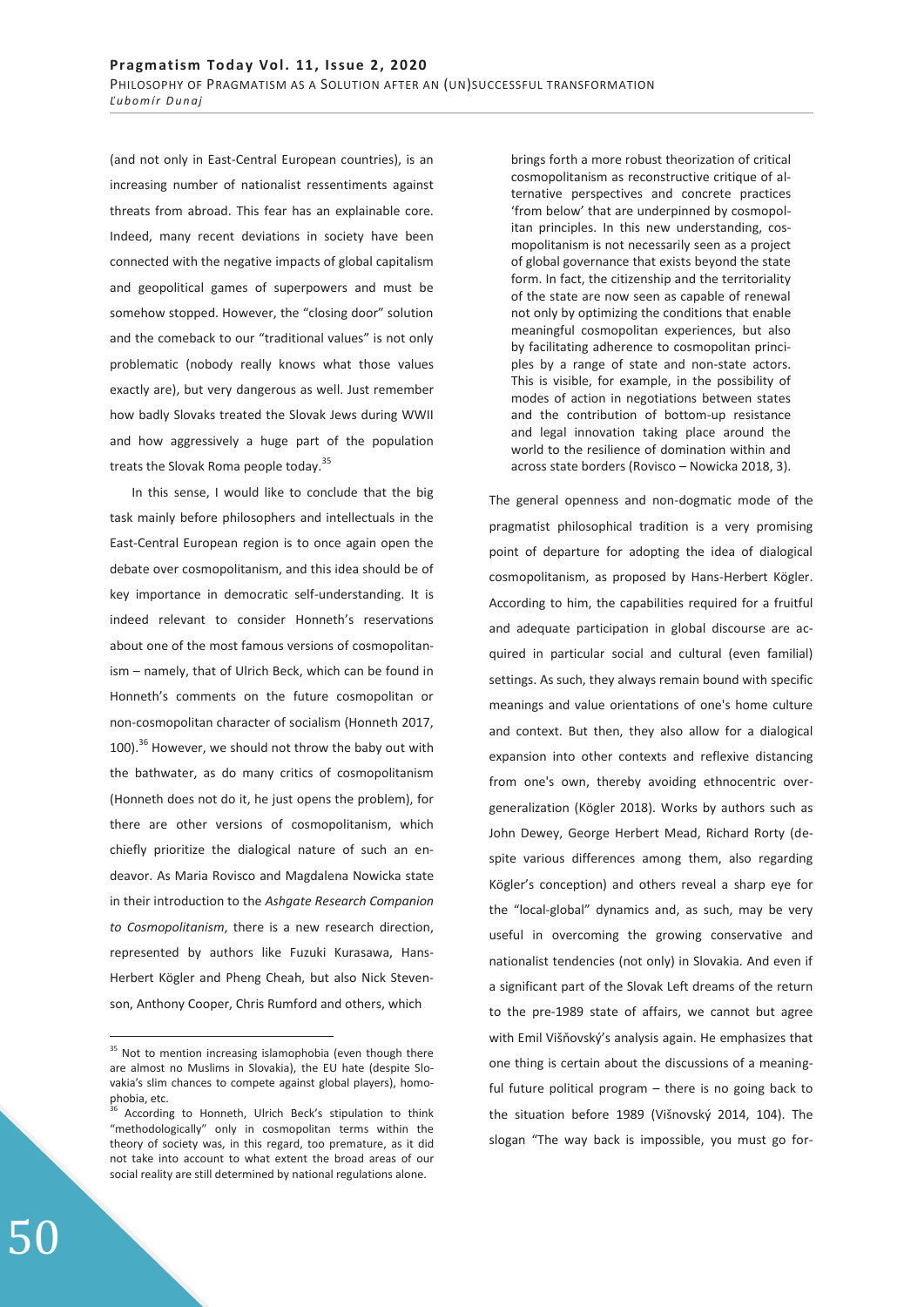ward!", coined by Ľudovít Štúr $37$  and 'posted' on one of the most frequent streets in Bratislava (named after him), should also be permanently reminded to all neoliberals, who are mentally stuck in the late 1990s, to all those Marxist-Leninists and Neo-Stalinists, who would wish the restoration of the political system of 1948– 1989, to all Fascists, who long for the resurrection of the Slovak State of 1939–1945, and to all conservatives who would even want back the kingdom of the early 20th century, in short, to extremists of all creeds. To me, the message adapted for the  $21<sup>st</sup>$  century reads, "towards a more open outlook on society as an organic part of the globalized yet interconnected world, towards (political) creativity and genuine dialogue".

Closing notes: While, naturally, other interpretations of the revolution are possible as well, the normative potential of the above ideals (that is, those listed by Krapfl and combined with dialogical cosmopolitanism) for current human emancipation is worthy of inquiry. Yet, what is perhaps most significant is that Slovaks (or Czechs) do not have to feel that democratic and socialist ideals were a "foreign import" from the West (or from the East). In fact, these have been an inherent part of their self-actualization, of their historical "struggles for recognition" for centuries. Both nations have enough resources and tradition of their own to have to rely solely on this foreign import (and/or indoctrination) from either side. $38$  On the other hand, despite the obvi-

 $\overline{a}$ 

ous reasons behind, and potential for, the 1989 revolution, the last 30 years have revealed serious shortcomings which, if left unaddressed, could mean the collapse of these liberal-democratic regimes – or rather their transformation into a kind of illiberal system, as already seems to be the case in Hungary and Poland (at least such a strong tendency may be observed there). One of the theses I have attempted to put forward in this study is that we misunderstood the concept of freedom, reducing it to the freedom of the market – a 1990s import from the West, where it manifested itself as a neoliberal "revolution". Paradoxically enough, here we can identify certain parallels with the import of Communism from the East, especially its Stalinist ideology, to the home arena. Many (including JP Sartre<sup>39</sup>) explain the failure of socialism in our country by not implementing "our" socialism (such as that TG Masaryk might have embraced as well) but its Stalinist form instead. The "takeaway" for today is that we have not carried out "our" social and participatory democracy, but its neoliberal version.

To back my interpretation, I first reached for the analyses by influential Slovak authors – Emil Višnovský and František Novosád, and then briefly touched on a broader European context, using the works of Axel Honneth. In the fourth part, which is of key importance from a philosophical perspective, I have attempted to show that it is still possible, even desirable, to build on certain theoretical concepts from abroad. Slovakia is not an island and many problems are similar, if not the same, in almost all modern societies - hence the reference to John Dewey in addition to Axel Honneth. To prevent any objections claiming there is a new attempt to import something from the outside, I have pointed out, using James Krapfl, that many of Honneth's and Dewey's ideas have not only been long present in our society, but were even rather widespread, especially in 1989.

To conclude, what has to be pointed out is the need to extend the normative ideals by the perspectives that

<sup>&</sup>lt;sup>37</sup> One of the three most recognized political figures in Slovak history (together with Milan Rastislav Štefánik and Alexander Dubček)

<sup>38</sup> As early as 1848, in *The Claims of the Slovak Nation*, one can identify not only national or political motives, but also social ambitions and hopes. The widespread idea of equality can perhaps be most aptly illustrated with the 1864 revolutionary poem by Samo Chalúpka *Mor ho* (*Crush him!*), where he emphasizes:

<sup>&</sup>quot;God's truth decreed to Slovak folk is strong / To be enslaved is far from right; to be a master is a greater wrong/ The rights of man his peers' should not exceed / Freedom and glory is our holy creed!"

In a similar vein, another poem by Karel Kuzmány written in 1848 and equally important for the interpretation of normative ideals of modern Slovak history, entitled *Kto za pravdu horí*  (*Who burns with passion for the truth*), betrays some cosmopolitan features:

<sup>&</sup>quot;He, who burns with passion for the truth in holy sacrifice / The one who's ready to forgo his life for humanity's rights / Whose tears for poor will always fill his eyes / To him my song of glory

soars above the skies."

<sup>&</sup>lt;sup>39</sup> Cf. Sartre's essay "The Socialism that Came in From the Cold" in (Liehm 1968).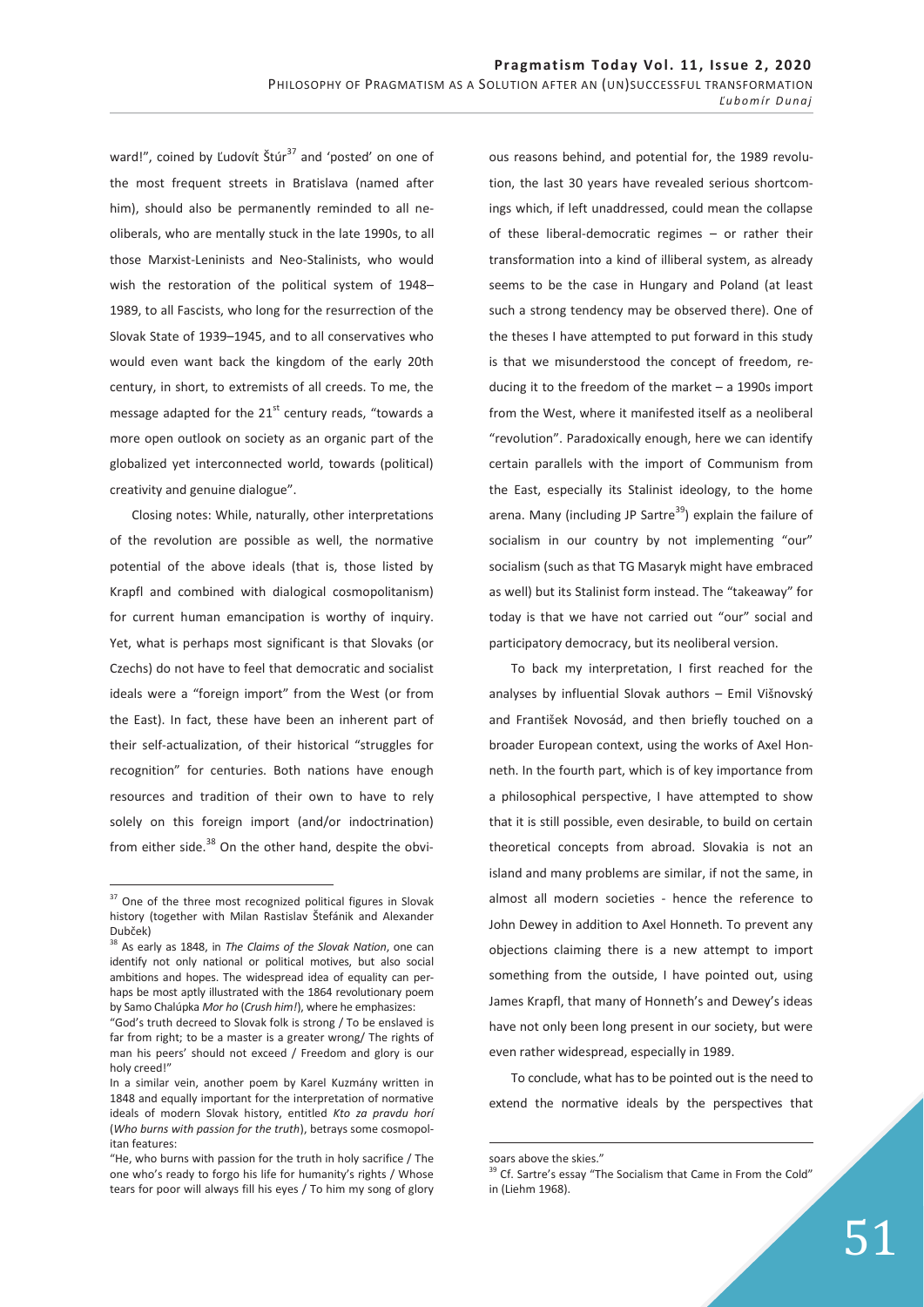neither Dewey, nor Krapfl, not even Honneth have elaborated on in detail: the problems of negative effects of globalization, and how to deal with them adequately. I regard the return to closed nation-states as impossible, so I propose to extend the ideals of the Czech and Slovak revolution(s) of 1989 as recounted by Krapfl by dialogical cosmopolitanism, the idea developed by Hans-Herbert Kögler, which, while being "rooted", is still open enough to perceive and embrace the global context and problems, including the current serious environmental crisis.<sup>40</sup>

#### **References**

- Arnason, Johann, P. 2003. Civilizations in Dispute. Historical Questions and Theoretical Traditions. Leiden – Boston: Brill.
- Dewey, John. 1988. Totalitarian Economics and Democracy. In The Later Works, 1925 – 1953. Volume 13: 1938 – 1939, edited by Jo Ann Boydston. Carbondale and Edwardsville: Southern Illinois University Pres. 116–135.
- Dunaj, Ľubomír. 2017. "The inner conflict of modernity, the moderateness of Confucianism and critical theory." Human Affairs 27, no. 4: 466–484.
- Feinberg, Joe, G. 2018. The Paradox of Authenticity: Folklore Performance in Post–Communist Slovakia. Madison: University of Wisconsin Press.
- Geiselberger, Heinrich. 2017. The Great Regression. Cambridge – Malden: Polity.
- Honneth, Axel. 1996. The Struggle for Recognition. The Moral Grammar of Social Conflicts. Cambridge: The MIT Press.
- Honneth, Axel. 2004a. Redistribution as Recognition: A Response to Nancy Fraser. In Redistribution or Recognition? A Political-Philosophical Exchange with Nancy Franser. London – New York: Verso.
- Honneth, Axel. 2004b. "Organized self-realization. Some paradoxes of individualization." European Journal of Social Theory 7, no. 4: 463–478.
- Honneth, Axel. 2007. Disrespect: The Normative Foundations of Critical Theory. Cambridge – Malden: Polity.
- Honneth, Axel. 2014. Freedom's Right: The Social Foundations of Democratic Life. Cambridge: Polity.
- Honneth, Axel and Rancière, Jacques. 2017. Recognition or Disagreement: A Critical Encounter on the Politics of Freedom, Equality, and Identity. New York: Columbia University Press.
- Honneth, Axel. 2017. Idea of Socialism. Towards a Renewal. Cambridge – Malden: Polity.
- Joas, Hans. 1993a. American Pragmatism and German Thought: A History of Misunderstandings. In Pragmatism and Social Theory. Chicago and London: The University of Chicago Press, 94–121.
- Krapfl, James. 2013. Revolution with a Human Face. Politics, Culture, and Community in Czechoslovakia, 1989-1992. Ithaca: Cornell University Press.
- Kögler, Hans-Herbert. 2018. "Hermeneutic Cosmopolitanism, or: Toward a Cosmopolitan Public Sphere." In The Ashgate Research Companion to Cosmopolitanism, edited by Maria Rovisco and Magdalena Nowicka. London and New York: Routledge, 225–242.
- Kögler, Hans-Herbert, and Dunaj, Ľubomír. 2018. "Beyond Ethnocentrism: Towards a Global Social Theory." In Social Theory and Asian Dialogues. Cultivating Planetary Conversations, edited by Ananta Kumar Giri. Singapure: Palgrave Macmillan, 69–106.
- Krivý, Vladimír (ed.). 2013. Ako sa mení slovenská spoločnosť [How the Slovak society is changing]. Bratislava: Sociologický ústav SAV.
- Larson, Jonathan, L. 2013. Critical Thinking in Slovakia after Socialism. Rochester: University of Rochester Press.
- Liehm, Antonín, J. 1968. The politics of culture. New York City: Grove Press.
- Novosád, František. 2007. Alchýmia dejín [The Alchemy of History]. Bratislava: Iris.
- Novosád, František. 2010. Útržky o Slovensku [The Fragments about Slovakia]. Bratislava: Kalligram.
- Pekník, Miroslav et al. 2005. Verejná mienka a politika [Public opinion and politics]. Bratislava: VEDA Press.
- Piketty, Thomas. 2014. Capital in the Twenty-First Century. Cambridge: Harvard University Press.
- Plichtová, Jana (ed.). 2010. Občianstvo, participácia a deliberácia na Slovensku. Teória a realita [Citizenship, participation and deliberation in Slovakia. Theory and reality]. Bratislava: VEDA Press.
- Robinson, William, I. 2004. A Theory of Global Capitalism. Production, Class, and State in a Transnational World. Baltimore: Johns Hopkins University Press.
- Rovisco, Maria and Nowicka, Magdalena. 2018. The Ashgate Research Companion to Cosmopolitanism. London and New York: Routledge.

 $40$  I would like to thank my colleagues who helped me to formulate and develop a number of arguments presented in the following paper, especially Richard Sťahel, Krzysztof (Chris) Piotr Skowroński, Sergej Seitz, Shane J. George, Jan Svoboda, Marek Hrubec and Elena Klátiková. My special thanks go to Hans-Herbert Kögler, who endorsed my application to work with him as faculty host as a Fulbright Scholar at the University of North Florida in the winter semester of 2019/2020. It was a stimulating and very productive time that I was honored to spend with him and his colleagues – I am especially grateful to Mitch Haney, Andrew Buchwalter, Sarah A. Mattice and Jonathan Matheson. Many theses put forward in the paper have been inspired by our discussions during my stay there.